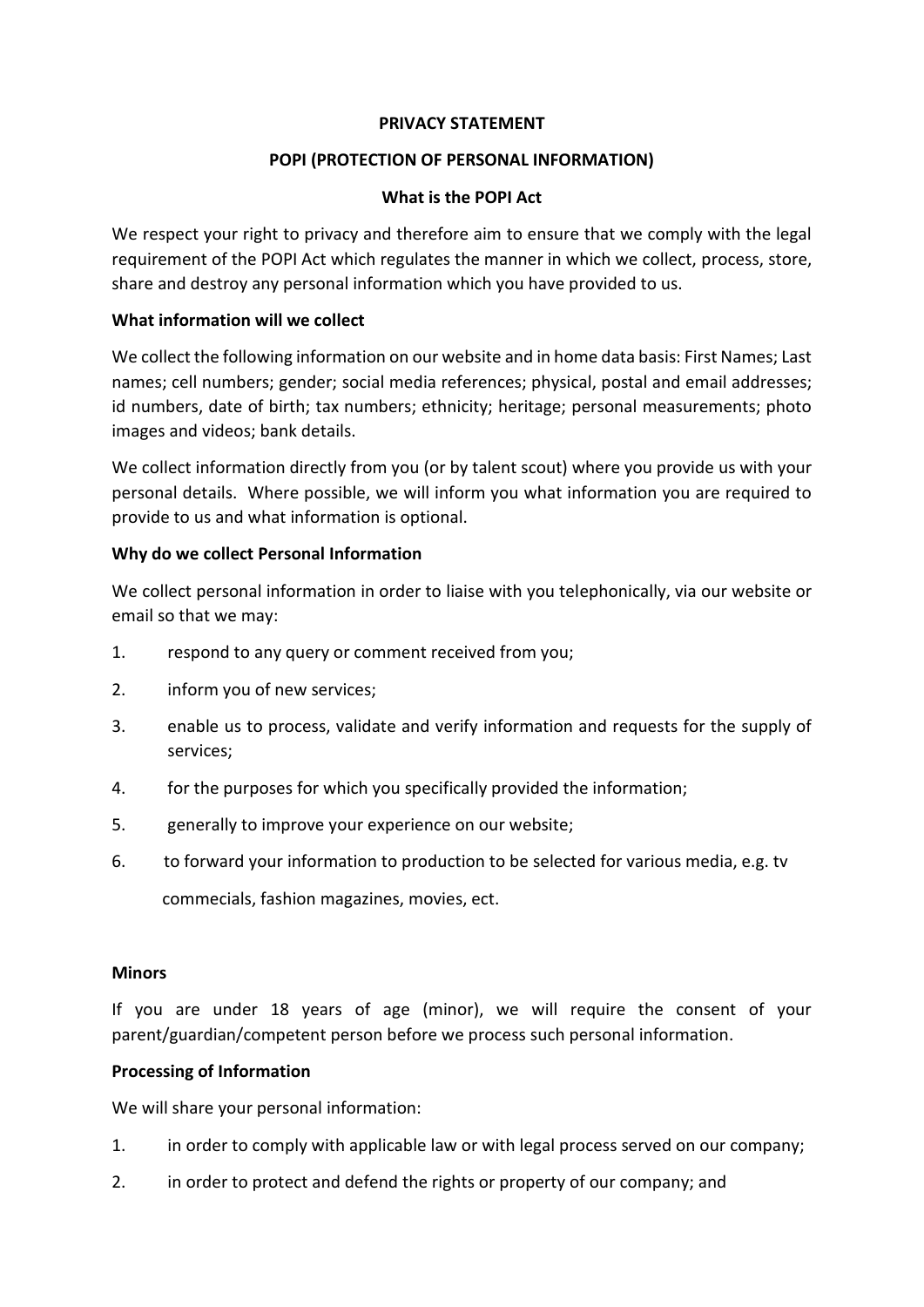- 3. with employees and/or third parties who assist us in providing services to you and thus require your personal information in order to render a proper and efficient service. We will ensure that all such employees and third party service providers, having access to your personal information, are bound by confidentiality agreements.
- 4. On our website.

## **Security Measures**

We will:

- 1. treat your personal information as strictly confidential;
- 2. take appropriate technical and organisational measures to ensure that your personal information is kept secure and is protected against unauthorised or unlawful processing, accidental loss, destruction or damage, alteration, disclosure or access;
- 3. promptly notify you if we become aware of any unauthorised use, disclosure or processing of your personal information;
- 4. provide you with reasonable evidence of our compliance with our obligations under this policy on reasonable request; and
- 5. We will not retain your personal information longer than the period for which it was originally required, unless we are required by law to do so, or you consent to us retaining such information for a longer period.

ALTHOUGH WE TAKE THE AFOREMENTIONED PRECAUTIONS IN PROTECTING YOUR PERSONAL INFORMATION, WE SHALL HOWEVER NOT BE LIABLE FOR ANY LOSS OR DAMAGE, HOWSOEVER ARISING, SUFFERED AS A RESULT OF THE DISCLOSURE OF SUCH INFORMATION IF BEYOND OUR REASONABLE CONTROL.

# **Collection of Information by "Cookies"**

You are aware that information and data is automatically collected through the standard operation of the Internet servers and through the use of "cookies." "Cookies" are small text files a website can use to recognise repeat users, facilitate the user's ongoing access to and use of the website and allow a website to track usage behaviour and compile aggregate data that will allow content improvements and targeted advertising. Cookies are not programs that come onto your system and damage files. Generally, cookies work by assigning a unique number to you that has no meaning outside the assigning site. If you do not want information collected through the use of cookies, there is a simple procedure in most browsers that allows you to deny or accept the cookie feature; however, you should note that cookies may be necessary to provide you with certain features (e.g., customized delivery of information) available on our Websites.

# **Your rights**

You have the right at any time to:

1. rectify and update the Personal Information collected by us;